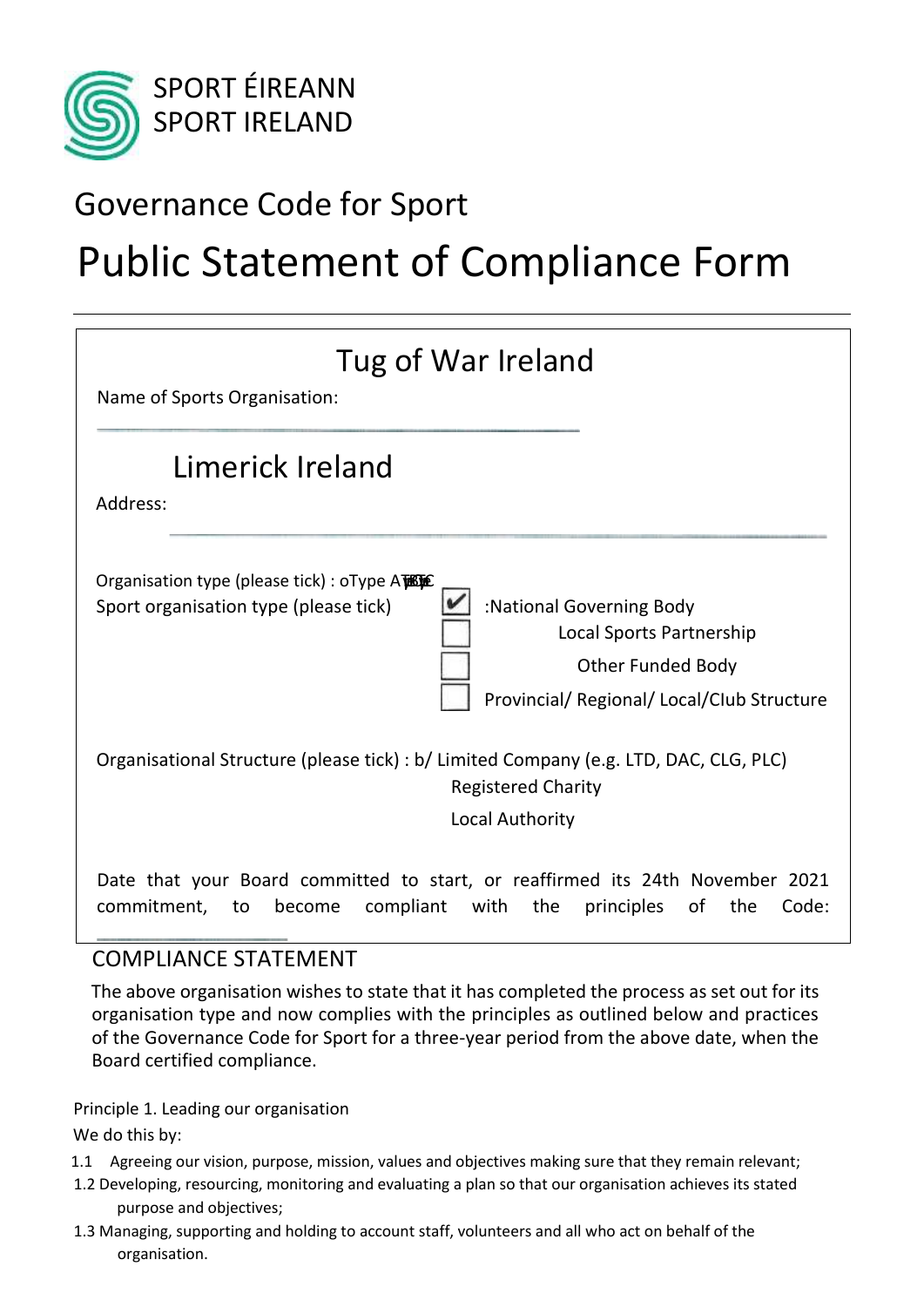Principle 2. Exercising control over our organisation

We do this by:

- 2.1 Identifying and complying with all relevant legal and regulatory requirements;
- 2.2 Making sure there are appropriate internal financial and management controls;
- 2.3 Identifying major risks for our organisation and deciding ways of managing the risks.

Principle 3. Being transparent and accountable

We do this by:

- 3.1 Identifying those who have a legitimate interest in the work of our organisation (stakeholders) and making sure there is regular and effective communication with them about our organisation;
- 3.2 Responding to stakeholders' questions or views about the work of our organisation and how we run it;
- 3.3 Encouraging and enabling the engagement of those who benefit from our organisation in the planning and decision-making of the organisation.

#### Principle 4. Working effectively

We do this by:

- 4.1 Making sure that our governing body, individual board members, committees, staff and volunteers understand their: role, legal duties, and delegated responsibility for decision-making •
- 4.2 Making sure that as a board we exercise our collective responsibility through board meetings that are efficient and effective;
- 4.3 Making sure that there is suitable board recruitment, development and retirement processes.

Principle 5. Behaving with integrity

We do this by:

- 5.1 Being honest, fair and independent;
- 5.2 Understanding, declaring and managing conflicts of interest and conflicts of loyalties;

5.3 Protecting and promoting our organisation's reputation.

### COMPLY OR EXPLAIN

Please note the additional Comply or Explain Form which confirms the adoption of our organisation with the recommended practices of the Governance Code for Sport and/or the explanations where the organisation does not comply with specific practices including the detailed reasons why.

## DONARD MACSWEENEY

### Lead Governance Contact Name:

## (BLOCK CAPITALS)

### damacsweeney@irishtugofwar.com

Governance Contact Email:

## 087 8788667

Governance Contact Phone: